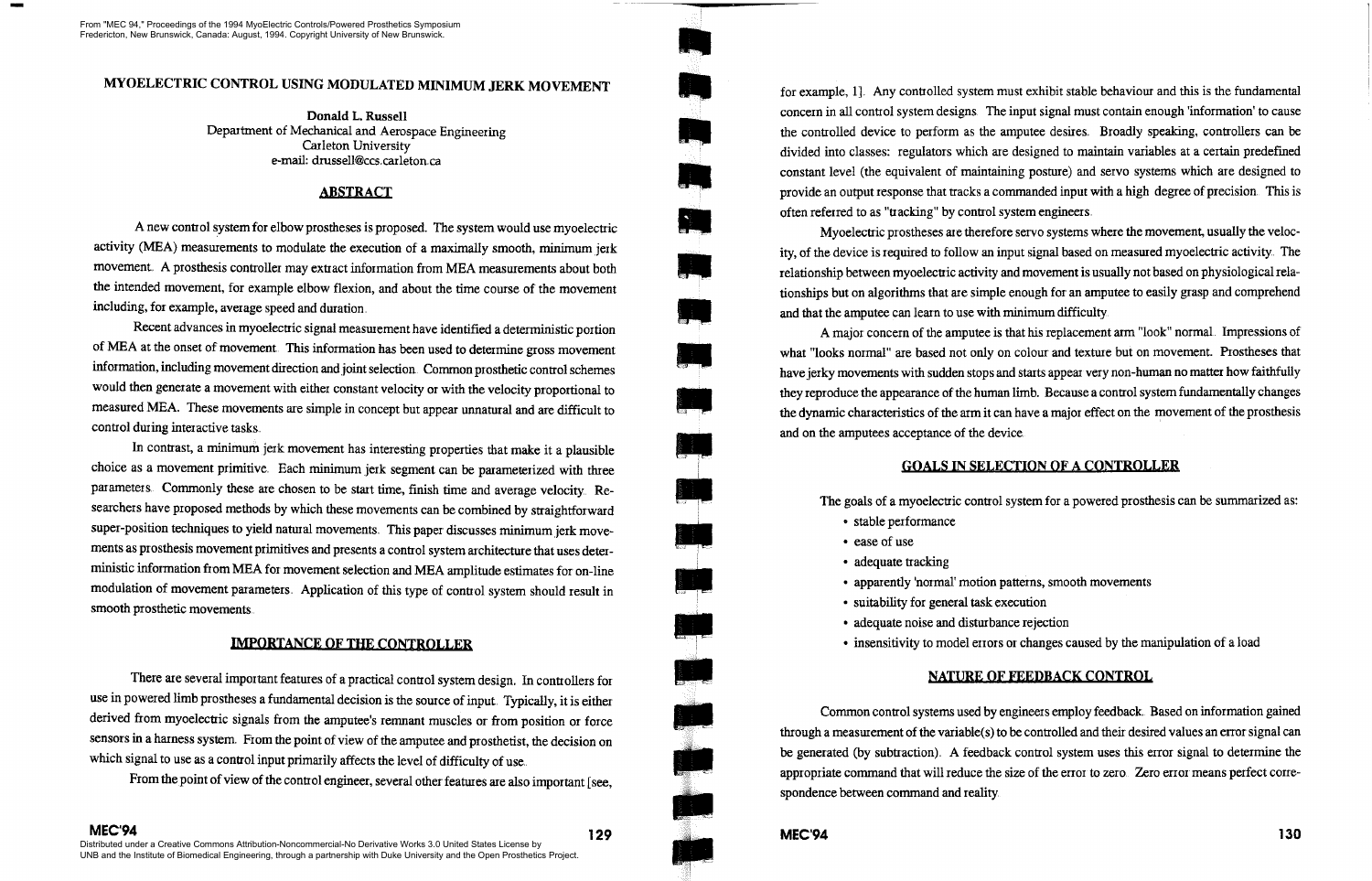The major problem with feedback control is that too much of it usually results in an unstable system Consider that if the command generated by a small error is too large, the system mayreact too strongly and generate a larger error in the opposite direction This process can continue and generate an unbounded oscillation.



Figure 1. Single Minimum Jerk Velocity Segment. Note the smooth movement and the start and end of the motion. (Start time =  $0.0$  sec, stop time = 1.0 sec, average velocity =  $0.5$  m/sec)



Figure 2. Two Minimum Jerk Velocity Segments Superimposed. Note the smooth movement and the start and end of the motion (First segment: Start time  $= 0.0$  sec, stop time = 0.75 sec, average velocity = 1.0 m/sec; Second segment: Start time = 0.35 sec, stop time  $= 1.0$  sec, average velocity  $= -0.5$  m/sec)

### MEC'94

131

o 11- Other Sources Virtual Trajectory Generator and Adaptation Algorithm V Superposition with other Virtual Trajectories Prosthesis Velocity Command Measured Agonist

Figure 3: Schematic of the Proposed Control System Structure. Measured myoelectric activity is<br>processed to select a desired movement. This generates a movement segment. Features of the<br>myoelectric signal are further used input sources, before the velocity command is sent to the prosthesis. In this case, by using an agonist-<br>antagonist pair, stiffness command information can be generated as well.



From "MEC 94," Proceedings of the 1994 MyoElectric Controls/Powered Prosthetics Symposium Fredericton, New Brunswick, Canada: August, 1994. Copyright University of New Brunswick.

Distributed under a Creative Commons Attribution-Noncommercial-No Derivative Works 3.0 United States License by UNB and the Institute of Biomedical Engineering, through a partnership with Duke University and the Open Prosthetics Project.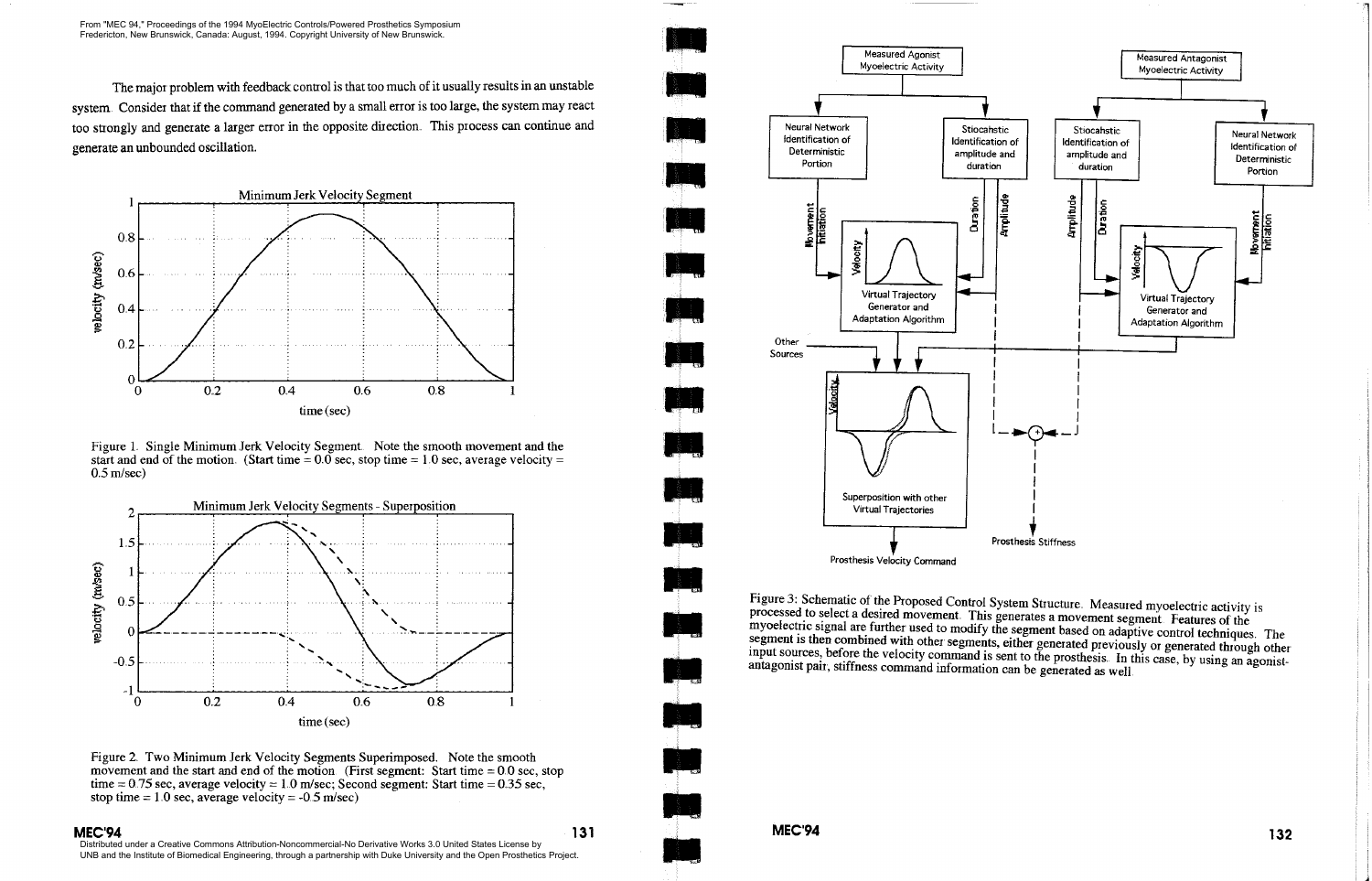The exact relationship between myoelectric activity and desired movement is complex and unknown. Experiments have shown that the concept of a virtual trajectory is very useful in understanding movement patterns [2]. The virtual trajectory represents the path of the equilibrium position of the limb, that is, the progression of positions that the limb would take if all external forces are removed. External forces together with the impedance of the limb generate the actual position of the limb. Several experiments have been performed that indicate the virtual trajectories have a distinctive appearance for simple movements  $[3]$ . The movements are well described by single unimodel velocity profiles. One possible description of the shape of these profiles is based on a maximally smooth movement, which, when smoothness is defined in terms of minimum jerk (the derivative of acceleration) result in solid agreement between theory and data [4]. Other research has shown that minimum jerk movements are related to minimum power [5]. Simple superposition techniques have been suggested as possible techniques for combining multiple trajectories [2]. This situation might arise, for example, when there is a change in task after a movement has begun

Adaptive control, not well defined, generally considers systems for which the parameters of the controller are varied in response to commands or performance measures [6]. In this case a controller is proposed that would modify the parameters of a commanded minimum jerk movement. At the onset of myoelectric activity, a neural network or equivalent circuitry would identify an intended movement based on the initial deterministic portion of the signal The control system would then initiate a minimum jerk command trajectory to the appropriate prosthesis actuatoi Continued measurement of myoelectric activity would be used to modulate the magnitude of the peak velocity of the movement, based fin example on filtered rectified magnitude information, and the duration of myoelectric activity might be related to the duration of the commanded movement.

As the controller issues a commanded movement to the prosthesis the stiffness of the prosthesis and the level of external load would determine the actual position of the prosthetic limb. This is very similar to the way in which an intact limb may function. A final additional feature of the proposed control system would allow readjustment of the movement after a movement has been initiated. Before the commands are sent to the actuator, the minimum jerk profile is superimposed with previously initiated movement initiated from either a previous period of myoelectric activity from the same muscle or from an antagonist muscle. The commanded movement from an antagonist muscle would be in the opposite direction as a command from the agonist muscle. This feature would mean that coactivating an agonist-antagonist pair would result in no movement (the two trajectories would cancel each other because of the opposite directions of movement) and allow the use of coactivation to modulate the limb impedance

Using the calculus of variations and solving, the velocity of the movement is found to be governed by a fourth order polynomial in time Assuming that a well defined movement segment starts at position  $x_0$  and time t<sub>o</sub> and stops at position x<sub>1</sub> and time t<sub>1</sub>, the minimum jerk velocity profile

Note that the velocity profile can also be characterized in terms of the RMS velocity or the peak velocity. For minimum jerk segments it can be shown that:

 $MEC'94$  134

## ADAPTIVE CONTROL AND MINIMUM JERK SEGMENTS ADAPTATION AND THE VIRTUAL TRAJECTORY GENERATOR

The critical element in the implementation of the proposed system is the virtual trajectoiy generator. It must generate a movement profile that has the minimum jerk form and allow that form to be adaptively changed without deviating significantly from the required shape. Two possible approaches to this problem are currently under consideration

The first approach involves using and modifying an algebraically defined minimum jerk movement segment in the controller. Minimum jerk movements are defined by minimizing the integral of the least square of the jerk throughout a movement. Jerk is the derivative of acceleration. Mathematically, the value of  $J$  is to be minimized where  $J$  is defined as:

$$
\int \frac{f \sinh t}{\sin t} \, dx
$$



Where,

$$
V_{Avg} = \frac{x_j - x_o}{t_j - t_o} \tag{3}
$$

$$
V(t) = 30(V_{avg}) \frac{(t - t_0)^2 (t - t_1)^2}{(t_0 - t_1)^4}
$$
 2.

$$
\frac{V_{RMS}}{V_{Avg}} = \sqrt{\frac{V_{RMS}}{V_{Avg}}}
$$

The adaptation algorithms that could be used to modulate a minimum jerk trajectory would use measured characteristics of the myoelectric signal in order to modify the parameters  $V_{\text{max}}$ , t, and, possibly,  $t_0$ . Consideration of the dynamics that would result in a minimum jerk movement illustrate some potential problems. A minimum jerk movement, once underway, can be analyzed from a control system point of view as follows. Setting  $t_{\alpha}$  to equal zero to avoid unnecessary algebra means that t<sub>r</sub> represents the duration of the movement segment. This can be done without loss of function-

$$
\frac{V_{RMS}}{V_{Avg}} = \sqrt{\frac{10}{7}} \quad \text{and} \quad \frac{V_{peak}}{V_{Avg}} = \frac{15}{8} \tag{4}
$$

From "MEC 94," Proceedings of the 1994 MyoElectric Controls/Powered Prosthetics Symposium Fredericton, New Brunswick, Canada: August, 1994. Copyright University of New Brunswick.